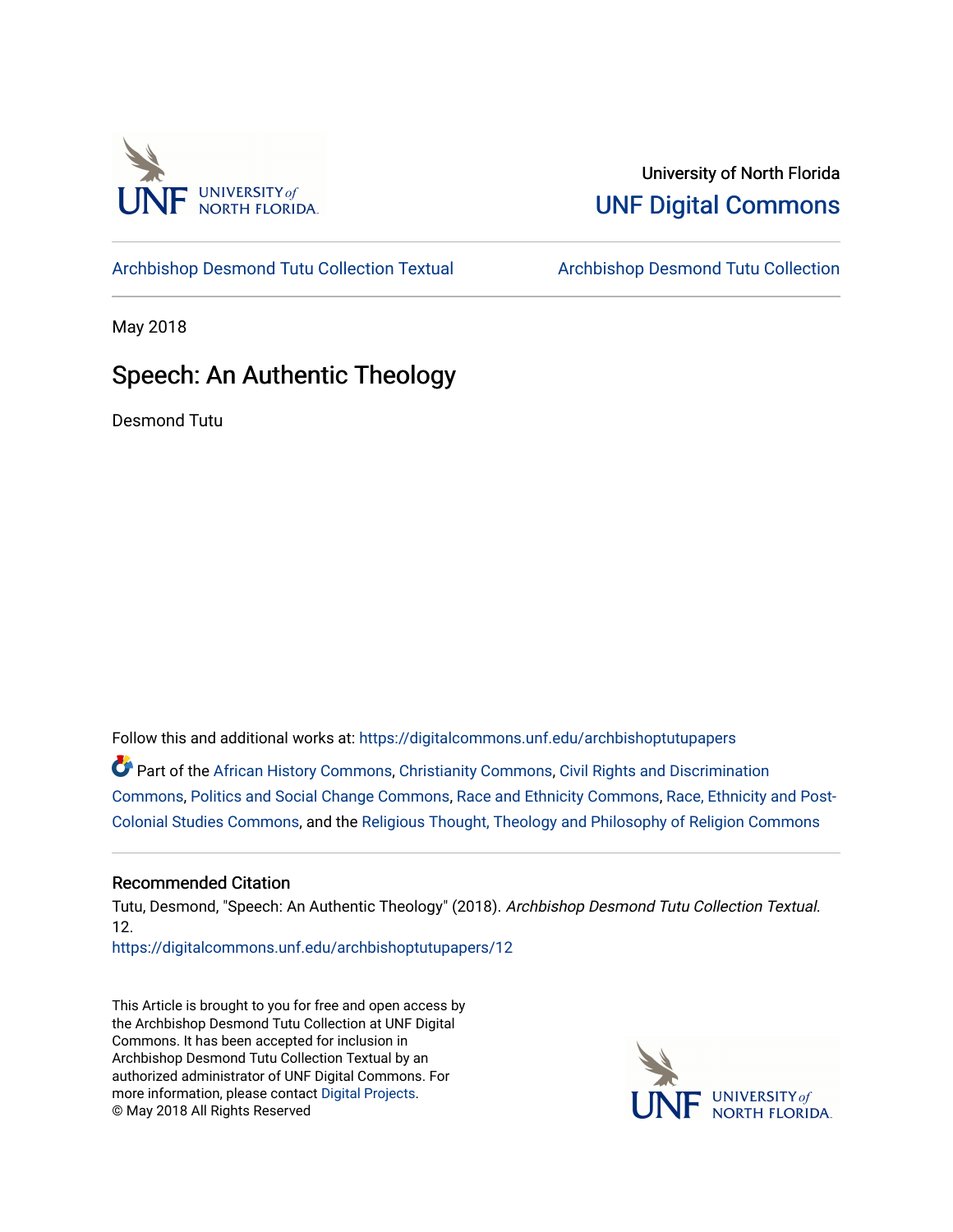1

 $\bullet$ 

Because it was designed and called into being to answer urgent and often life and death questions, this authentic theology has had to be hammered out on the anvil of adversity and not worked out in the calm of a seminary office or library. It was frequently challenged to establish its credentials as established by academia and in some instances was regarded as politically subversive and part of the onslaught against the prevailing status quo.

*F�*  I recall on one of my visits for the Theological Education Founda:tiQn to the then Rhodesia ruled by the white minority Government of Ian Smith, being stopped at the Salisbury airport (what is now called Harare). The Special Branch of the Rhodesian Police went through my papers and I had with me a draft I was doing on Black theology. They quizzed me at some length regarding this particular manuscript. when asked, "What is this?" I replied, "It is theology" - the police officer retorted disdainfully, "This is not theology, man. This is communism." My PA in England had once said to me regarding my habit of asking first for one thing and then another, and yet another, that I really didn't want a secretary. What I needed was an octopus with several tentacles. I had taken to writing to her and addressing her as "My dear Octopus" and the police officer thought he must be on to something quite sinister. Not only was I carrying theological contraband but I was corresponding with agents who had code names. I don't think he really believed me when I told him the somewhat mundane truth.

And yet in many ways that police officer was right.. Black theology as we practiced it then was indeed subversive and most of its practitioners were under police surveillance and this in a country that claimed to be Christian. It was the sort of setting that was the *Sitz im Leben* of the biblical apocalyptic literature where cryptic symbols and code language had to be employed to communicate hope and defiance in an oppressive period.

What was the nature of the oppression? The whole thing was based on race. There was an obsession with race, with skin color, with race purity, in much the same way that it had possessed Hitler and the Nazis who sought to eliminate those who were not pure Aryans. The Nationalists when they came to power in 1948 led by a former DRC dominee (ordained minister) who had become a newspaper editor, engaged in a frenzy of racist legislation. They passed the Race Classification Act according to which the people of South Africa were to be classified according to race as if they were so many cattle. They did not use scientific definitions and ways of determining race which could perhaps have mitigated the awfulness of what they were doing.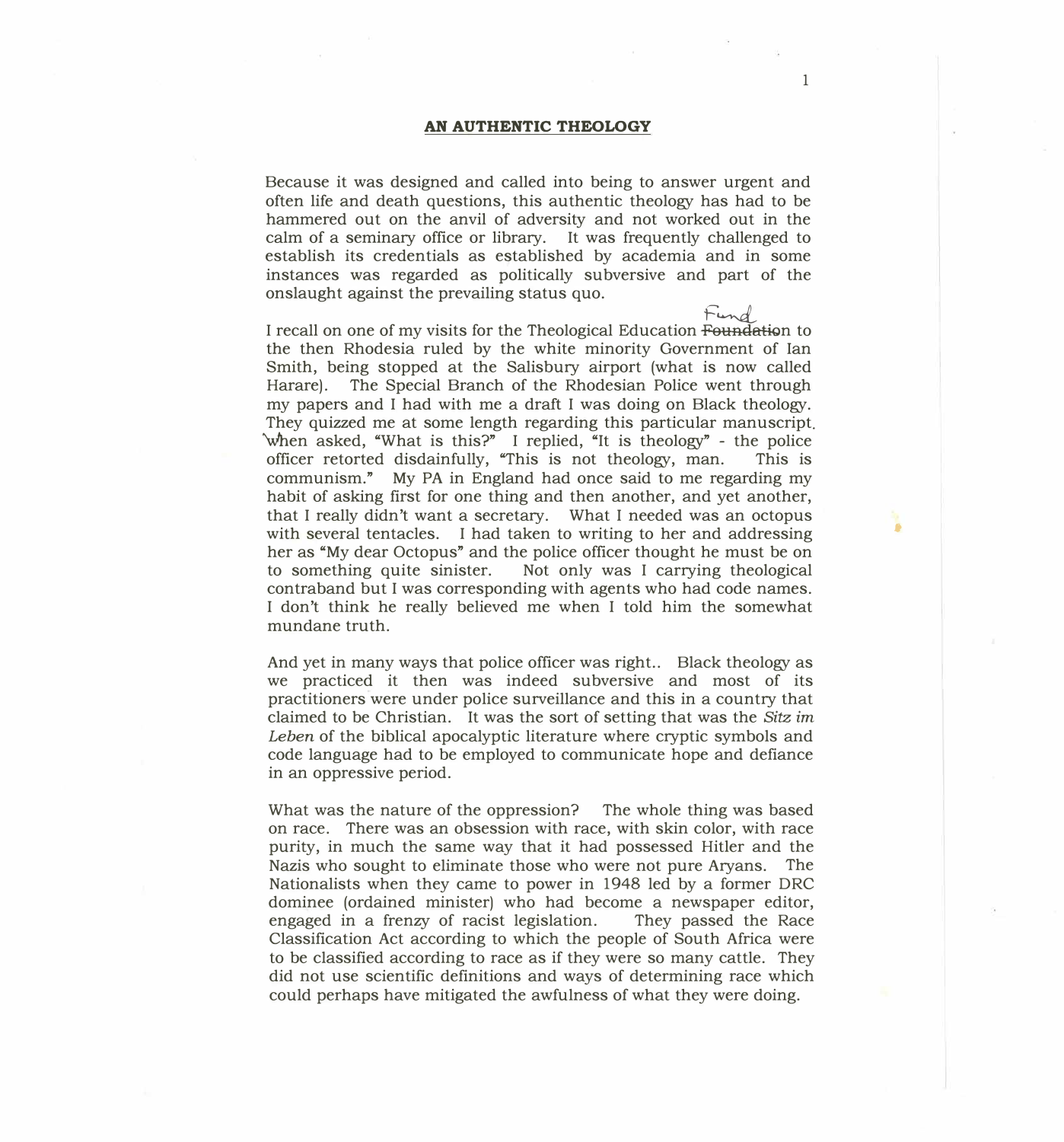You were European or white if you looked white and had generally been accepted as white, you were not white if you did not satisfy these criteria. It happened sometimes that children in the same family could in fact be classified as belonging to different race groups when<br>one was perhaps of darker hue than the others. Those who were one was perhaps of darker hue than the others. such victims often committed suicide because South Africa was a "pigmentocracy" as someone caustically described. Rights and privileges were doled out or enjoyed according to where you were on the race pyramid - with the whites at the top, followed by the Indians, then the Coloured, and at the bottom, the base of the pyramid, were to be found those who bore the brunt and the burden of the entire system, the vast majority of the country mostly landless, without significant rights, without the franchise, receiving the lowest salaries.

The bureaucrats had crude methods to determine what was of such crucial importance for an individual which would determine where they lived, what schools and universities they could attend, whom they could marry, what jobs they could do, what level of pay they could expect, where they could be buried, for in death too there was rigid segregation.

They used a coin or a comb to determine whether their client was a coloured or a Native. If the coin or comb moved fairly smoothly through the hair, then you were Coloured, if it didn't then, why you were a Native. Or they might stick a pin into you unexpectedly and if you yelled, "Aina", then you were Coloured and if you said, "Ma we" then you were Native.

This would all have been utterly ridiculous and laughable had it not also been so tragic. We know of the traumas experienced by those who lived the furtive life of playing white, living in the insecurity and uncertainly of being caught out. We know of the distressing sadness of people crossing the road or turning back just so they could avoid meeting with darker hued brothers and sisters and acquaintances who would have put paid to their charade.

The Afrikaners but perhaps many English speaking whites who claimed to oppose apartheid but in their heart of hearts enjoyed with an undisturbed conscience the privileges and benefits it brought them, were obsessed with racial purity and opposed miscegenation. And one wondered how the coloureds ever came to be because they were originally the progeny of black/white unions. And so they passed the Immorality Act. Which prohibited sexual relations between black and white as did the Prohibition of Mixed marriages Act, making illegal marriages between the races. The South African Police spent a lot of time in trees peering into rooms and rushing to feel sheets, whether they were warm, to check out whether forbidden sexual intercourse had happened between black and white. Even if persons loved each other, their relationship was turned into something furtive